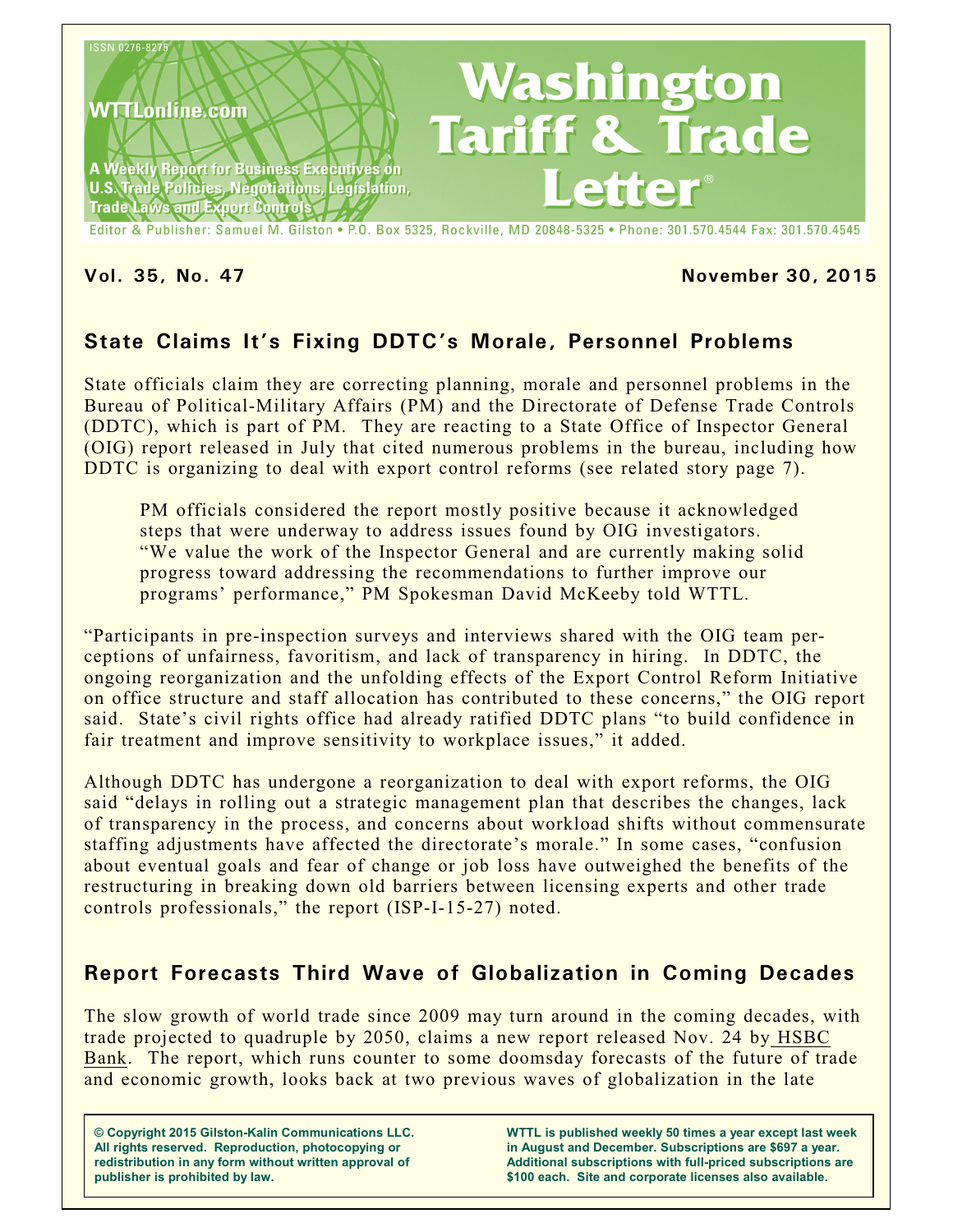nineteenth century when globalization peaked before World War I and after 1950 and predicts a similar spurt of growth fueled by lower transportation costs, changing business models and trade liberalization, including the Trans-Pacific Partnership (TPP) and the Transatlantic Trade and Investment Partnership (TTIP).

By 2050, just as today, China, the U.S. and Germany will be the world's top exporters. The rest of the top 10 will change dramatically, however, with South Korea, India and Mexico rising to fourth, fifth and sixth position and Singapore and Vietnam joining the group at ninth and tenth place. But the Netherlands, Italy, Canada and United Kingdom will fall off the top list.

"Although there remains downside risks to the outlook, the next few years should carry the global economy into the next wave of globalisation, critically underpinned by sophisticated and pervasive digital technology that reduces international trade barriers, improves communication between cultures, levels the playing field for entrepreneurs and startups, and forms the foundation for an 'always-on' global economy. Our projections show that world trade is expected to quadruple in value to reach \$68.5 trillion of goods traded each year by 2050," the report states.

On the transportation side, costs will be reduced by the introduction of larger container ships, the widening of the Panama and Suez canals, construction of new airports in developing countries, improved energy efficiency for ships and planes and the streamlining of border control processes, the report says. Also fostering growth will be the continued enlargement of the European Union, the reduction of existing internal EU trade barriers through creation of a Digital Single Market, growth of intra-Asia and intra-Africa trade, harmonization of standards, more plurilateral trade agreements such as those on electronics and services, and the lifting of trade sanctions on Iran and Cuba.

The report sees trade benefiting from TPP and TTIP. "We believe there are good reasons to be optimistic about multilateral trade liberalisation in the years ahead, with negotiations on a number of important accords advancing or close to being finalised. History tells us that lowering the taxes paid on exports or imports (tariffs) and reciprocal trade policies (free-trade agreements) promotes trade flows by opening up markets to international competition and reducing transaction costs," the HSBC report suggests.

The third wave of globalization won't go straight up through 2050. "While our forecasts do indicate that growth in the volume of merchandise trade will be moderate after 2025, in part due to there being less to be gained from trade policy and business operating models having extracted the major gains from economies of scale, the shift to mass customisation and 3-D printing will continue to drive trade – although the gains certainly won't apply to all goods or happen overnight," the report concedes.

# **JCCT Helps Keep U.S.-China Relations on Even Keel**

Annual meetings of the U.S.-China Joint Commission on Commerce and Trade (JCCT) don't actually produce concrete actions but they have helped manage the bilateral relationship and kept the two sides talking about issues rather than starting trade wars. The latest meeting in Guangzhou, China, Nov. 22-23, the  $26<sup>th</sup> JCCT$  session, continued the process of monitoring the slow opening of the Chinese market and the removal of trade irritants, particularly in China's administrative practices and rules. As with past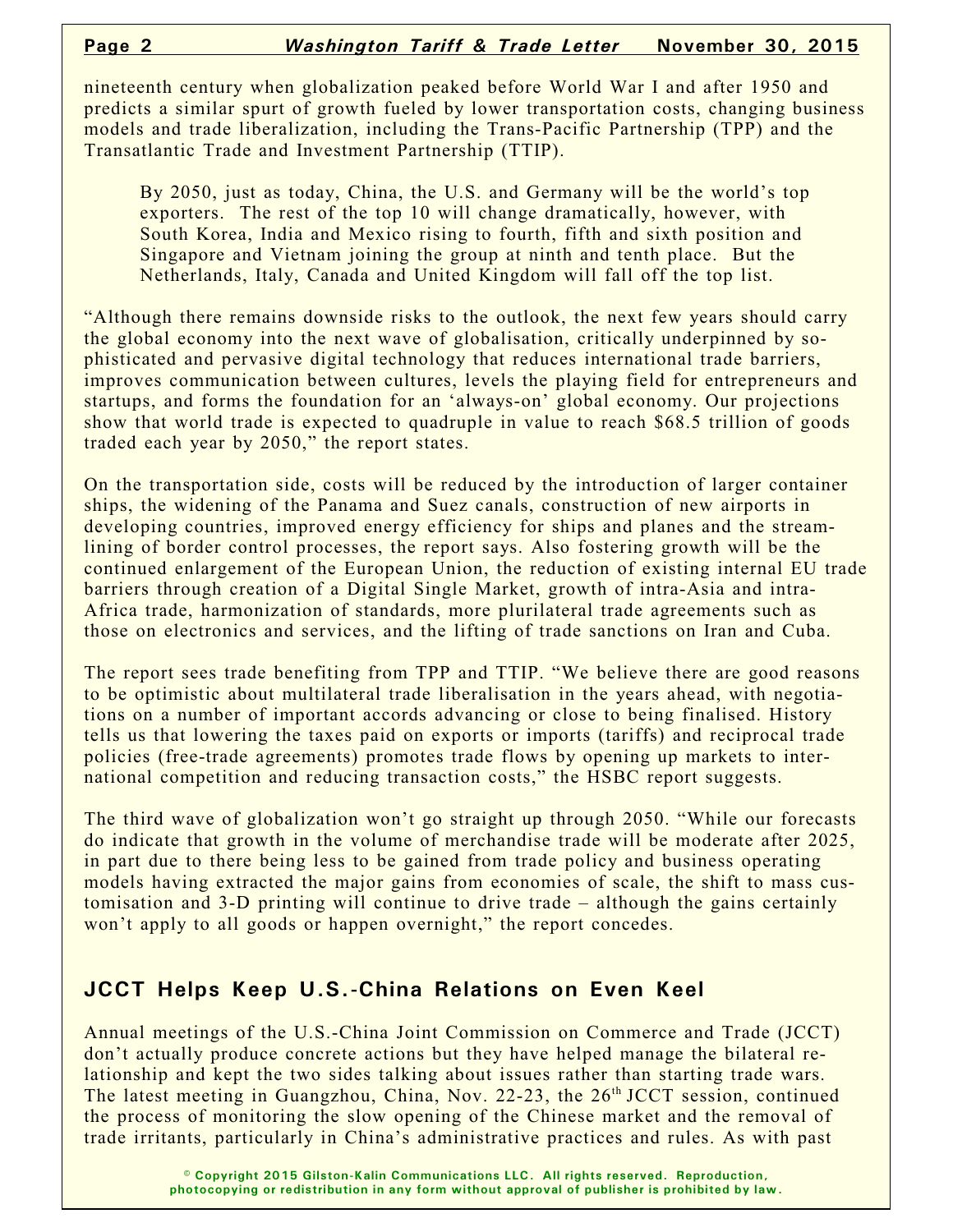JCCT meetings, this session produced nebulous commitments to "fully exchanged views," "create a favorable environment," "work together," "strengthen policy and information exchange," and "expand dialogue and cooperation." All of the commitments Chinese officials made during the talks remain to be verified by actual practice.

"We obtained firm commitments from China in the areas of competition law, intellectual property protection, standards setting, and environmental conservation that will level the playing field for our companies in China," U.S. Trade Representative (USTR) Michael Froman said in a statement.

"Significantly, in the area of technology policy, we concluded a year of intensive engagement around proposed measures in the banking sector, by confirming that banks in China are free to resume purchasing information and communication technology (ICT) products of their choosing. While more needs to be done, we achieved significant outcomes that will benefit and help level the playing field for American businesses in China and promote the growth of China's own innovation economy," Froman said.

Agriculture Secretary Tom Vilsack also said progress was made on the approval of genetically modified organisms. "The Government of China indicated today it would move quickly to review the 11 agricultural biotechnology events pending approval, and continue our dialogue on access for U.S. beef. My hope is that over the next 30 to 60 days, these words are met with consistent action," he said in a statement.

In the wake of continuing complaints from U.S. business on how Beijing is applying its Anti-monopoly Law (AML), the Chinese promised to take into consideration how the law affects intellectual property rights. "In the development of AML-related rules, China will take into account these effects and the potential effect intellectual property licensing has on eliminating or restricting competition. China's anti-monopoly enforcement agencies are to conduct enforcement according to the Anti-monopoly Law and are to be free from intervention by other agencies," a U.S. fact sheet on the outcome of the talks explained.

The two sides also agreed to address China's overcapacity in steel and aluminum production. "The U.S. and Chinese governments and industry representatives agreed to hold discussions in 2016 regarding capacity, production and trade in the steel sector," the fact sheet noted. "The two sides will exchange information on steel capacity developments in each economy through the JCCT's U.S.-China Steel Dialogue," it said.

The U.S. fact sheet cited concerns that China's Integrated Circuit (IC) Industry Development Plans could hurt U.S. semiconductor manufacturers if it were not implemented fairly. It noted that China is the largest end-market for U.S. semiconductor exports. "China confirms that the Semiconductor Industry Development Plan policies are equally applicable to and available for foreign-invested enterprises. For legally binding policies and measures for promoting the semiconductor industry development, China will publish them for public comment according to the procedures and time limits of relevant Chinese laws, and to enhance policy transparency," the fact sheet stated.

The U.S. also claimed progress on the protection of trade secrets in China. "The United States and China are committed to providing a strong trade secrets protection regime that promotes innovation and encourages fair competition. China clarifies it is in the process of amending the Anti-Unfair Competition Law; intends to issue model or guiding court cases; and intends to clarify rules on preliminary injunctions, evidence preservation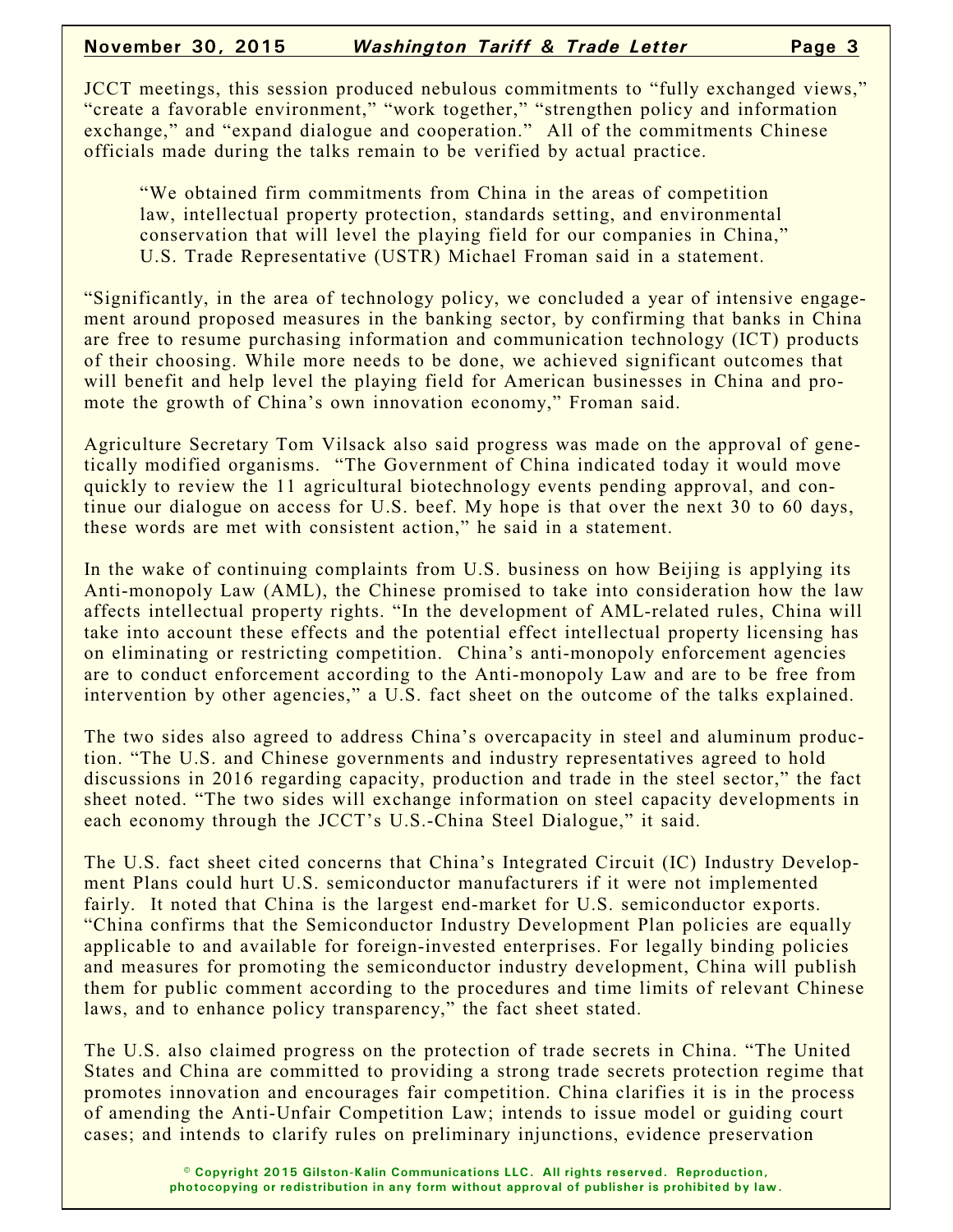orders and damages," the U.S. fact sheet noted. At a Nov. 22 China-U.S, CEO Roundtable, Chinese Vice Premier Wang Yang noted the goals of the fifth plenary session of the 18th Communist Party of China Central Committee. "China's modern enterprise system building has not existed for a long time, but enjoys a fast progress. The western enterprise system has experienced development for hundreds of years, while China's enterprise system has experienced only a few decades," he said, according to a Chinese Foreign Ministry release.

"China's corporate governance reform should draw on the experience of the developed countries, proceed from the reality, and make choices and make innovations in accordance with China's national conditions, and should not just imitate or copy to accomplish in only one action," he said.

The JCCT also discussed fisheries, food safety, intellectual property rights, pharmaceuticals, medical devices, agriculture, health care, sports broadcasts and standards. "The United States confirms that Chinese firms participate in the setting of voluntary consensus standards in the United States on a non-discriminatory basis, consistent with the rules and procedures of the relevant standards organizations," the fact sheet added.

# **OIG Finds "Significant Deficiencies" in BIS Security Practices**

For an agency with the word security in its title, the Bureau of Industry and Security (BIS) has "significant deficiencies" in its security practices and how it scans its systems for viruses and other intrusions and remediates problems, Commerce's Office of Inspector General (OIG) found. Due to these shortcomings, "BIS systems are more likely to be vulnerable to cyber attack," the OIG said in the report issued Oct. 16.

BIS was hacked in 2006, forcing employees of the Internet for months. It had to replace most of its computers (see **WTTL**, Oct. 9, 2006, page 1).

Specifically, OIG found that "(a) an outdated vulnerability scanning tool was used to identify security weaknesses, (b) required credentialed vulnerability scans were not always performed, (c) vulnerability scanning results were not reviewed to determine remediation actions, and (d) BIS had no assurance that all system components were scanned for vulnerabilities."

In addition, the OIG said "BIS neither consistently followed the required process nor used the required tool to ensure that security weaknesses were remediated." Not only did BIS not take corrective action to address basic IT security weaknesses for over five years, it also did not always develop plans of action and milestones (POA&Ms) in the established in Cyber Security Assessment and Management (CSAM) tool to "track the known security weaknesses, resulting in avoidance of Department oversight." BIS did not clearly define responsibilities for remediating vulnerabilities, the OIG said.

"The findings presented in this report raise our concerns about BIS' commitment to follow fundamental security practices required for implementing an effective continuous monitoring program. Until BIS leadership gives serious attention to effectively implementing fundamental security practices, its continuous monitoring program will not rovide adequate information for BIS authorizing officials to make risk-based decisions," it said in the report (No. OIG-16-003-A). The OIG recommended that the BIS under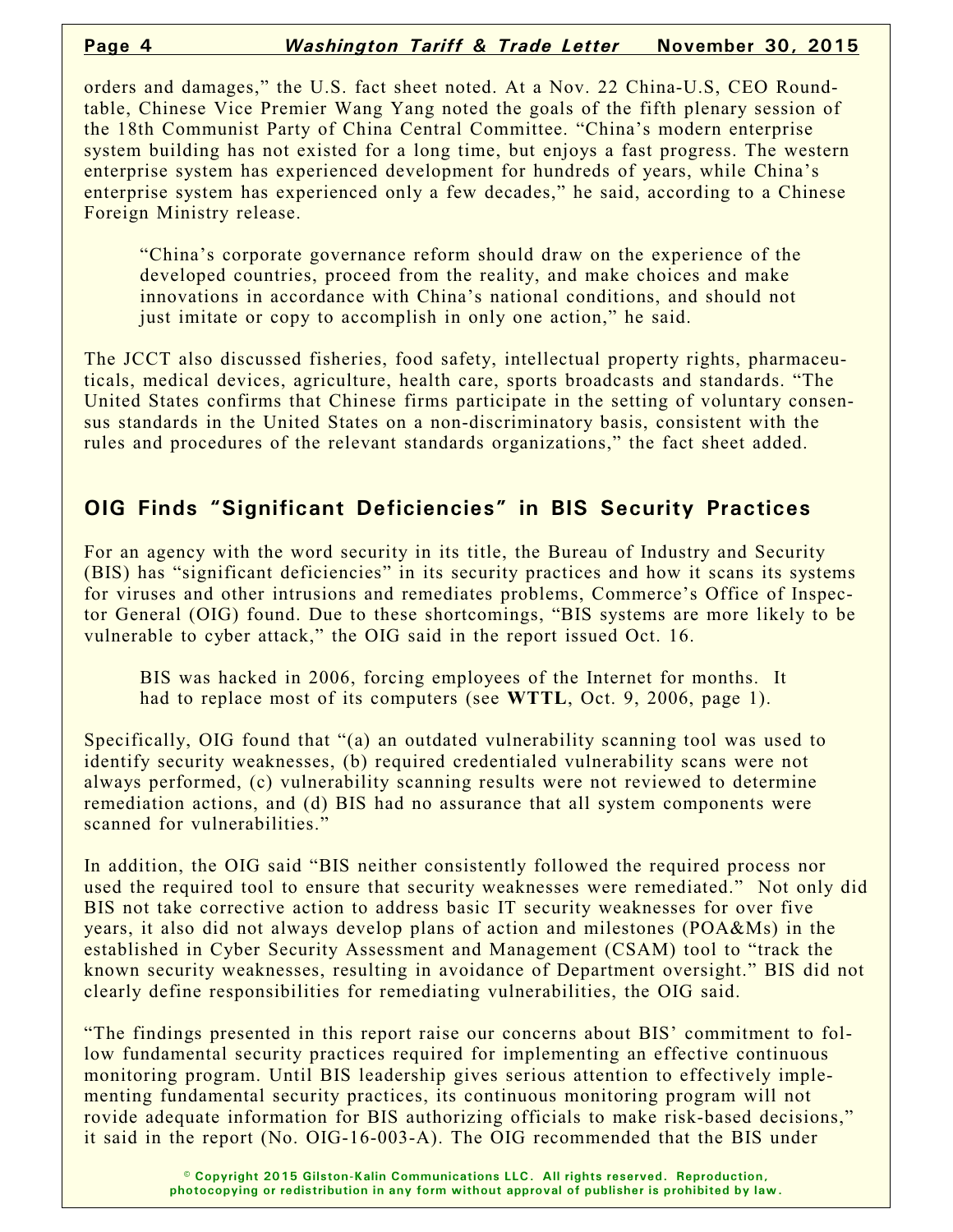### **November 30, 2015** *Washington Tariff & Trade Letter* **Page 5**

secretary direct the agency's acting chief information officer (CIO) to: ensure that an accurate inventory of hardware components and software products that make up its systems is established and maintained; and establish an effective vulnerability scanning procedure to scan all components in BIS's inventory, update the vulnerability scanning tool regularly, use credentials for scanning, and review vulnerability scanning reports in a timely manner.

In addition it recommended the acting CIO: ensure that responsibility for vulnerability remediation, including patching, for BIS system components, is clearly documented; ensure that POA&Ms are created for all un-remediated security weaknesses; and implement procedures to provide accountability and greater management oversight of the POA&M process, and ensure supporting artifacts to be included in the POA&Ms.

BIS concurred with all the recommendations in the report. In a letter to the OIG, BIS Under Secretary Eric Hirschhorn said he has directed the bureau's acting CIO to "estabish a robust action plan, with tasks and timelines" that "will ensure our IT security and will fully respond to your recommendations." The agency "has made progress in the areas you identify which has strengthened our IT security posture that supports our systems. But I recognize that there is more to do," Hirschhorn added.

## **USTR to Review Thailand Labor Practices**

The USTR's office has opened a review of Thailand's worker rights' practices as part of the annual review of the Generalized System of Preferences (GSP), it announced in the Fed-ral Register Nov. 25. The review joins ongoing USTR investigations into labor practices in Ecuador, Fiji, Georgia, Iraq, Niger and Uzbekistan under the GSP program, which was renewed in June as part of package of trade laws along with Trade Adjustment Assis-ance. The office will hold a public hearing on the cases in January.

The AFL-CIO filed a petition with the USTR against Thailand as part of the 2015 annual review of the GSP program. The country "is not taking steps to afford internationally recognized labor standards, including (1) the right to freedom of association (including discrimination against and victimization of union officers and activists), (2) the right to organize and bargain collectively, (3) the prohibition of any form of forced or compulsory labor, and (4) the right to acceptable conditions of work with respect to minimum wages, hours of work and occupational safety and health," the group wrote.

It asked the USTR "to withdraw, suspend, or limit the application of the duty-free treatment accorded under [the GSP program]" unless the government of Thailand "promptly works to develop a comprehensive work-plan to afford its workers internationally recognized worker rights, both in law and in practice, and, shortly thereafter, demonstrates concrete evidence of substantial implementation."

Previously, the International Trade Commission sent a confidential report and advice to USTR in August on the potential impact on U.S. business from waiving competitive need limits for GSP benefits for coconut products and certain copper alloy wire from Thailand (see **WTTL**, Sept. 7, page 5). In the Federal Register, the USTR also said it has decided to close the country practices review of worker rights in the Philippines "in view of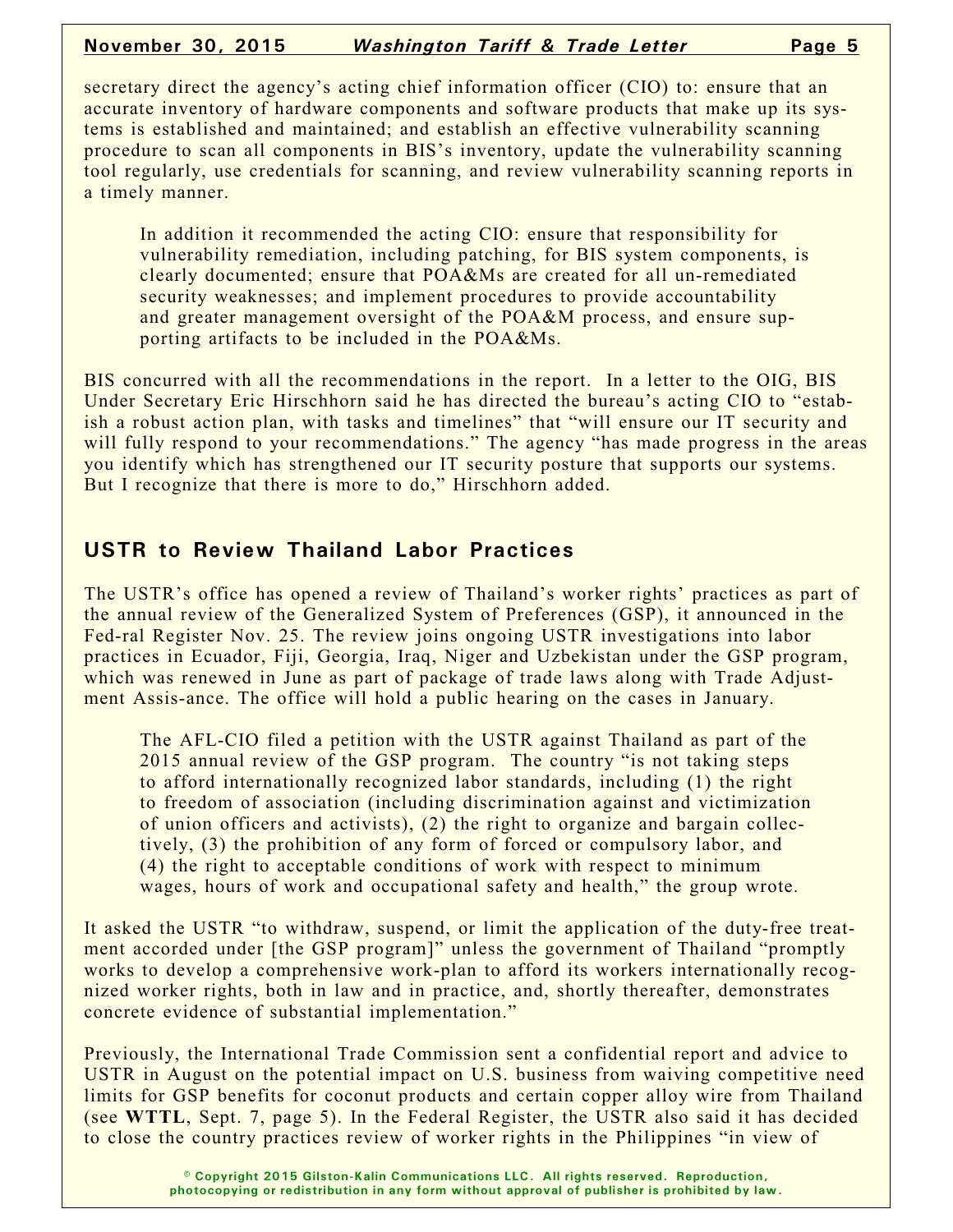progress made by the government of the Philippines in addressing worker rights issues in that country." The International Labor Rights Forum (ILRF) first filed a petition against Philippine practices in 2007, and the USTR accepted it in 2013.

# **CAFC Upholds Tie ITC Vote in Wind Tower Case**

A three-three tie vote at the International Trade Commission (ITC) is still considered an affirmative ruling even when the affirmative votes are divided between commissioners finding injury and threat of injury, the Court of Appeals for the Federal Circuit (CAFC) decided Nov. 25. "When reviewing a divided vote of the Commission, each category of inquiry that contributes to the tie is separately determined, in implementation of the statute" and in the case of antidumping and countervailing duty investigations of utility scale wind towers from China and Vietnam, commissioners voting injury met the standard of review to produce an affirmative ruling.

In *Siemens Energy, Inc. v. U.S.*, Siemens argued that the findings of present material injury and threat of injury were incorrect. The three-judge CAFC panel said there was enough evidence in the ITC decision that a reasonable mind might accept as adequate to support those conclusions. "We conclude that the Court of International Trade correctly upheld the Commission's affirmative injury determination," the court rule in a decision written by Appellate Judge Pauline Newman.

The CAFC declined to address whether Commerce was correct in applying the countervailing duties prospectively in accordance with the "Special Rule" in the trade statute. "This aspect was previously sustained by the Court of International Trade, reported at *Wind Tower Trade Coal. v. United States*, 904 F. Supp.2d 1349 (Ct. Int'l Tr.2013), and affirmed by the Federal Circuit at *Wind Tower Trade Coal. v. United States*, 741 F.3d 89 (Fed. Cir. 2014) (denying injunction in view of the 'fragmented voting pattern' where four of the six Commissioners did not find present material injury)," Newman wrote.

Although the Wind Tower Trade Coalition, which represents domestic tower makers, questioned this result, "that ruling is the law of this case," Newman wrote. "We discern no basis for reconsideration," she asserted.

Judge Evan Wallach wrote a separate opinion, concurring in part and dissenting in part. "I concur in the result that the majority reaches, but write separately to ensure that what we say (or do not say) today is not misconstrued," he wrote. "Siemens contests the ITC's decision to combine the vote for threat of material injury with the two votes for material injury to reach a final affirmative injury determination. I agree with the majority that the unambiguous terms of the statute support the ITC's interpretation," he declared. "I agree with the majority that substantial evidence supports the ITC's material injury and threat of material injury findings," he added.

"At the end of the opinion, the majority discusses our recent decision in *Wind Tower Trade Coalition*, which addressed when antidumping and countervailing duties become effective under 19 U.S.C. §§ 1671e(a) and 1673e(a). I decline to join this portion of the decision," Wallach wrote. "In any event, it is highly unlikely that Siemens would contest our holding in Wind Tower Trade Coalition, given that it had the effect of limiting Siemens's antidumping and countervailing duty liability," he added.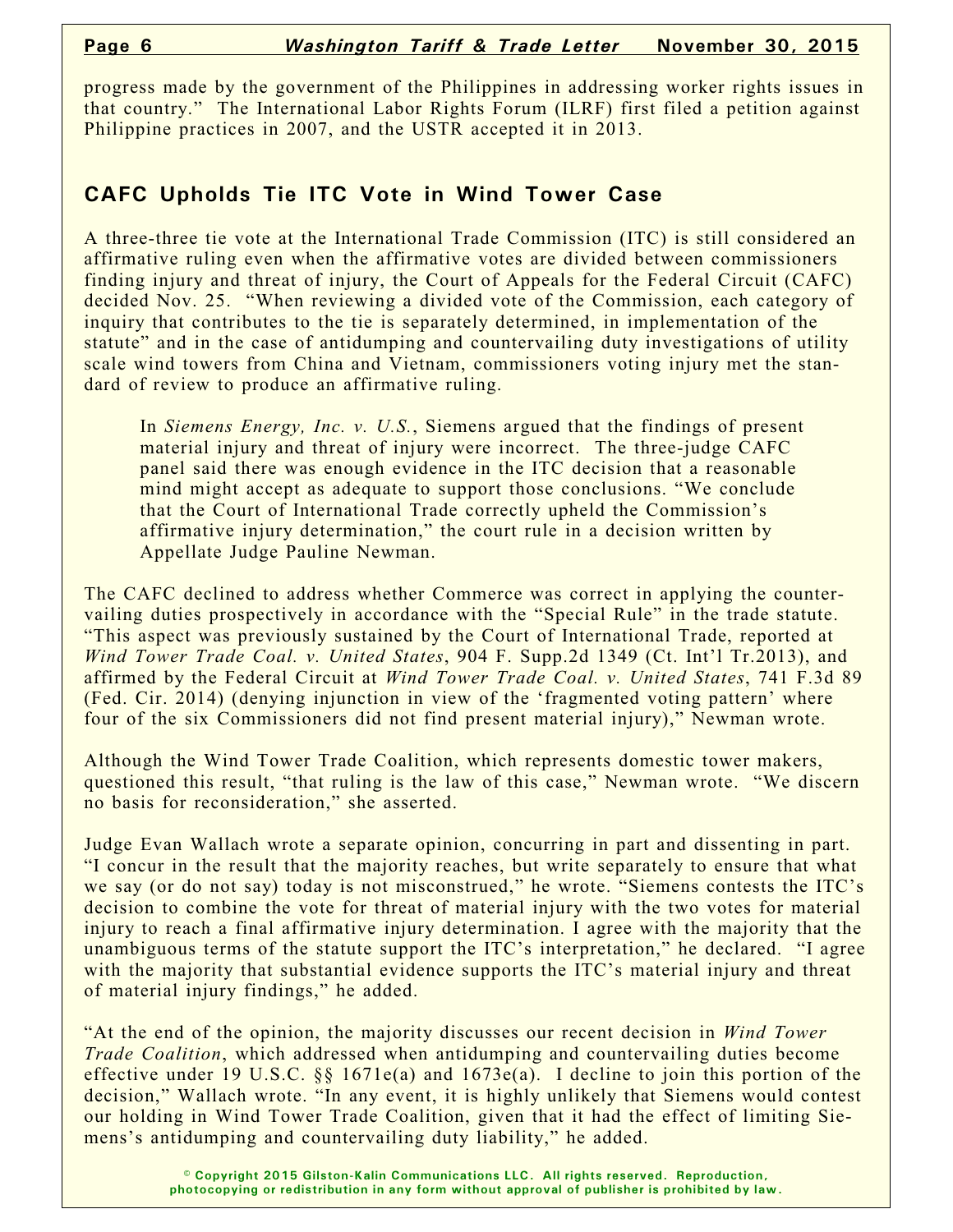# **State Also Faces Challenges Using USXports**

It isn't just BIS that has had problems with integrating its export licensing systems into Defense's USXports computer system. A report from State's Office of Inspector General (OIG) also noted that the Directorate of Defense Trade Controls (DDTC) has failed to address problems it has with USXports (see related story page 1). DDTC shifted its licensing system to USXports in July 2013 (see **WTTL,** Nov. 23, page 1).

State's Bureau of Political-Military Affairs (PM), of which DDTC is part, created a USXports user group to meet periodically to discuss problems with the Defense system operated by the Defense Trade Security Agency (DTSA). "However, the user group has never been formalized, nor has it held regular meetings," the OIG report noted.

"The user group developed a charter that outlines its scope and purpose with details on the points of contact in the various PM offices. However, the charter has not been finalized or approved. Further, the user group has not met since February 2013, contrary to the quarterly basis stipulated in the draft charter," the report added.

"PM intended to establish the user group as a forum for the user community to consolidate requests to DOD for future enhancements. PM officials have put the user group on hold, thinking that DOD would not make changes to USXPORTS until other Federal agencies, including the U.S. Department of Commerce, join the system. However, without a forum for PM users of USXPORTS to express their viewpoints and develop needed changes to the system, each user provides required changes to DOD individually," the report stated.

"A formalized user group that meets on a regular basis will ensure that issues and needed improvements for USXPORTS are developed and shared with DOD in a prioritized manner rather than as individual needs," the report advised. It recommended that PM finalize and approve the charter for the user group.

The OIG also noted that DDTC has several legacy systems that collect information and feed into USXports. "These systems assist with submitting and tracking license applications and registrations as well as collect information to track companies and individuals that do not conform to International Traffic in Arms Regulations guidelines. The legacy systems also track data related to individual cases and directed and voluntary disclosures of International Traffic in Arms Regulations infractions. PM has determined that these legacy systems can no longer be updated for the bureau's continued use and is working to replace them," the report explained.

# **Software Firm Pays BIS, OFAC for Sales to Embargoed Countries**

A California software sales company agreed Nov. 24 to settle charges by BIS and Treasury's Office of Foreign Assets Control (OFAC) of violating U.S. sanctions on Iran, Sudan and Syria. Barracuda Networks, Inc. of Campbell, Calif., and its UK subsidiary agreed to pay BIS \$1.5 million and OFAC \$38,930 for selling and updating Web filtering products to individuals and entities in those countries. From 2009 through 2012, Barracuda UK sold Web filtering products including products that could be used to block or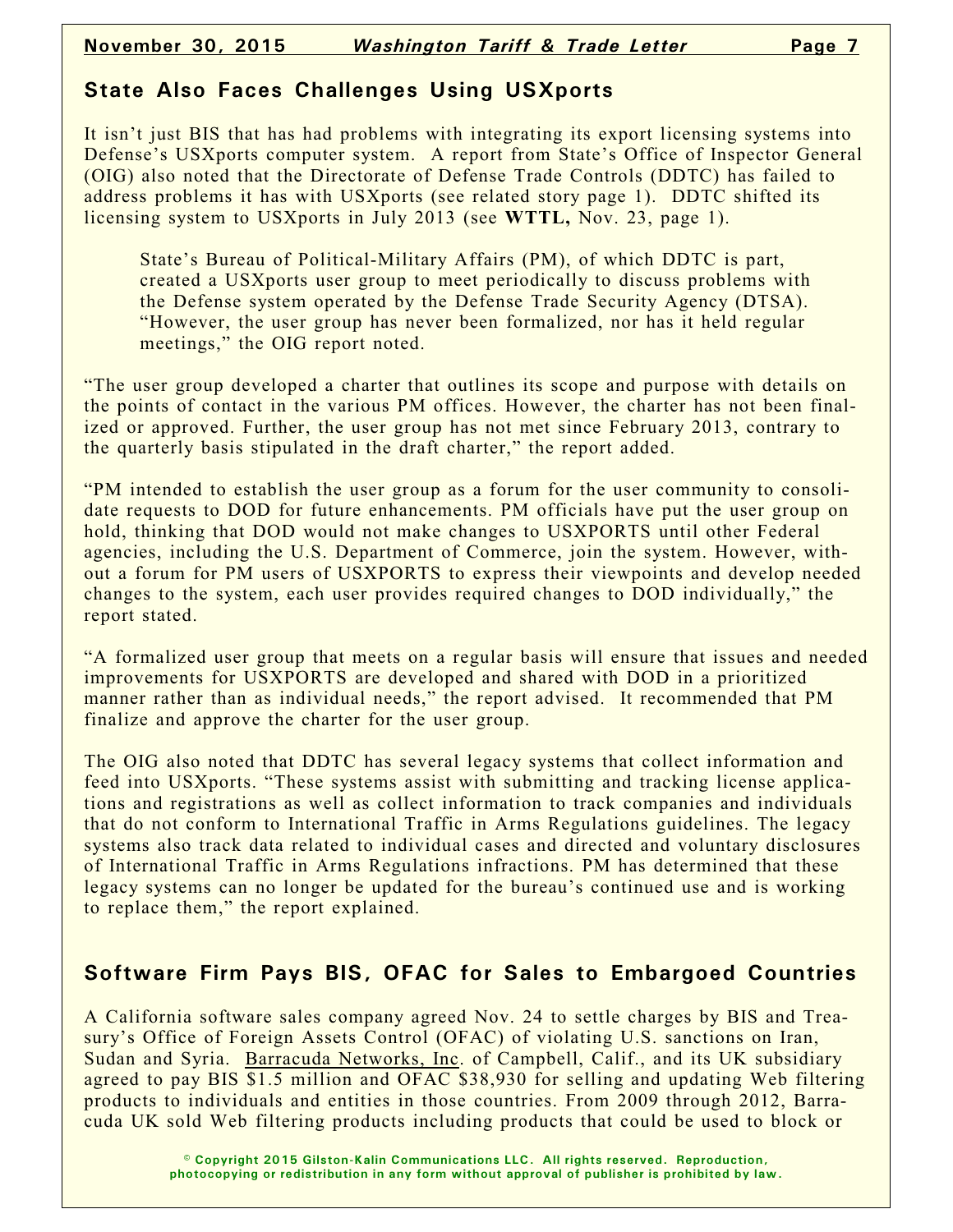censor Internet activity; internet security products; and related software subscriptions, while Barracuda U.S. provided the firmware and software updates for these and other software subscriptions. "For Barracuda devices to work property, Barracuda customers must also purchase a subscription to 'Energizer Updates,' which entitles the user to receive the necessary updates for the purchased product. Energizer Updates provide updates for software classified as 5D002 and include spam and virus email information, bug fixes, and firmware updates," the BIS settlement said.

"Although sold by regional Barracuda subsidiaries such as Barracuda UK, Barracuda's Energizer Updates are exported electronically by Barracuda from the United States and are subject to the Regulations. Energizer Updates are classified the same as the ECCN 5D002 software they update and are controlled for National Security and Anti-Terrorism reasons," it said.

In the case of its Syrian exports, "Barracuda and Barracuda UK sold encryption items to end users identified in order documents as being located in Syria. For two orders, the 'ship to' address was identified as Syria. For another shipment, the purchase order made reference to Damascus or Syria. On the other two orders, the Syrian end user was identified, and following the initial sale, Barracuda UK shipped a replacement device knowing the item was destined for Syria," BIS alleged.

The company "knew or had reason to know that it was exporting goods, technology, and services to Iran and Sudan because IP addresses associated with those countries were used to contact the company; further, Barracuda knew or had reason to know that it was exporting technology to Syrian SDNs because the SDNs were listed on sales invoices," OFAC noted.

BIS and OFAC both noted that Barracuda voluntarily self-disclosed the alleged violations. Because the company had no prior sanctions history, OFAC said that made it eligible for a 25% "first offense" mitigation. BIS also said that the company "received significant mitigation" due to its voluntary disclosure of the alleged violations.

The company "took significant remedial steps including developing a method to disable products in sanctioned countries, prioritizing U.S. sanctions and export controls compliance by establishing an Office of Trade Compliance and hiring a general counsel with subject matter expertise in these areas, issuing company-wide a statement from the CEO about sanctions-related policy, implementing a trade compliance manual, and enhancing its sales software to include red flags for orders that may require a license," OFAC said.

# **Azevedo Wants Ministerial to Focus on Developing Countries**

World Trade Organization (WTO) Director-General Roberto Azevedo wants the WTO first ministerial conference in an African nation to focus on the trade needs of the WTO's poorest members. The expectation for the Dec. 15-18 ministerial in Nairobi, Kenya, is to "deliver outcomes for both Africa and developing and least developed countries," Azevedo told reporters Nov. 26.

Least developing countries (LDCs) are the biggest losers if the WTO "remains stuck and paralyzed and not doing anything," but they could be the biggest winners if "a way out" of the deadlock can be found, Azevedo said. All members agree that a development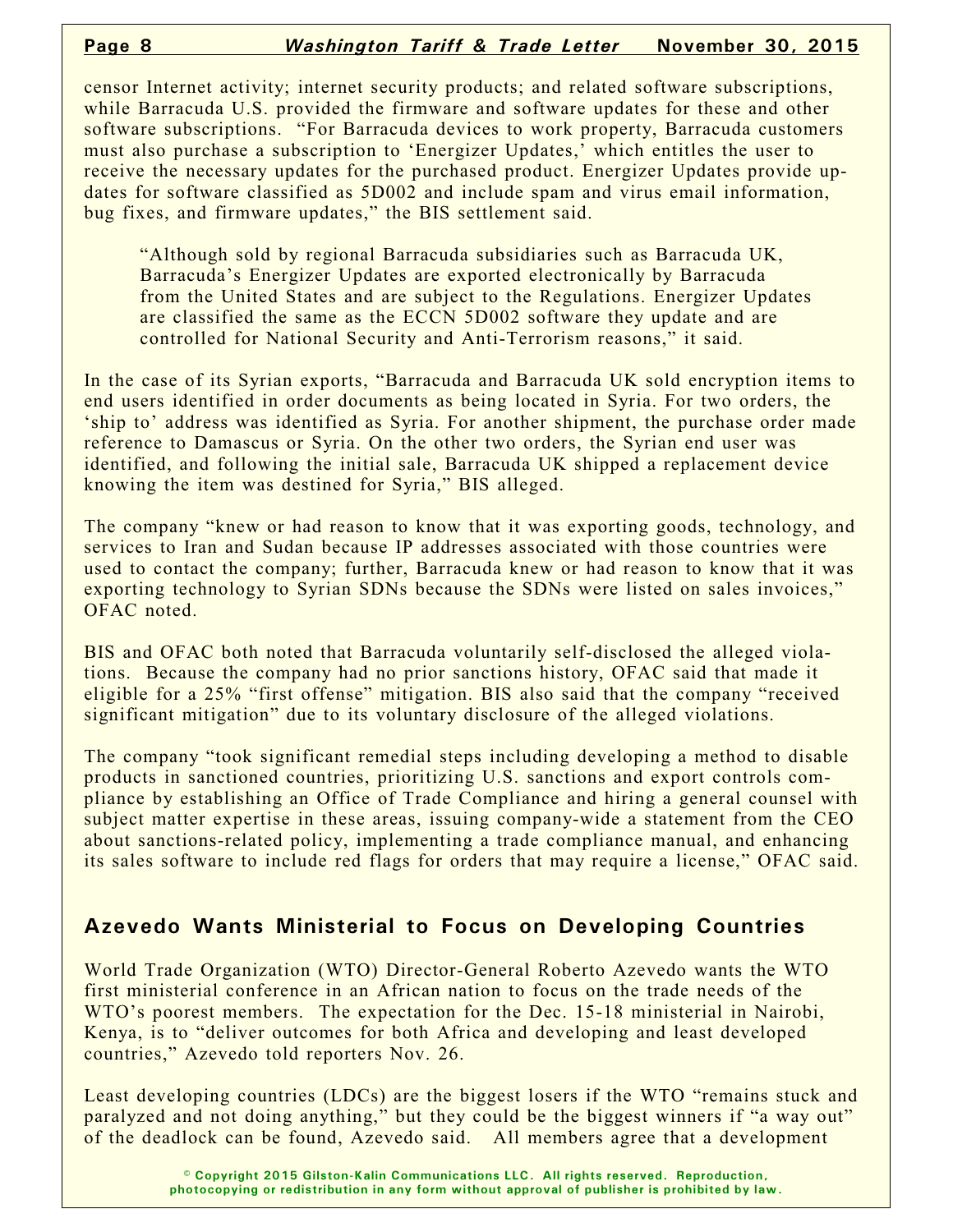### **November 30, 2015** *Washington Tariff & Trade Letter* **Page 9**

component should come out of the conference and "at least" a package for LDCs, he said. The Nairobi meeting also will look at regional trade initiatives, which cover some areas where the WTO has "no disciplines." Trade rules usually "come to the multilateral system" from these smaller accords, Azevedo acknowledged. Nonetheless, regional initiatives can also result in different standards that can become a "burden for business," he suggested. Countries also need to address how such agreements affect global value chains and developing countries, Azevedo said. The WTO has to be "attentive" to trade initiatives around the world, he added.

WTO members took one step toward helping developing countries with an agreement Nov. 23 at the council on Trade-Related Intellectual Property Rights (TRIPS). They agreed on a draft ministerial statement that would extend the TRIPS "non-violation" agreement until 2017.

Under WTO rules, members can seek dispute-settlement when they believe they have been deprived of a benefit even when no agreement has been violated. Since the founding of the WTO, ministerial have repeatedly extended a moratorium on this provision, which mainly applies to drug patents.

Azevedo also expects the ministerial to deal with conflicting proposals on food export subsidies, export credits, food aid and state trading enterprises. Progress will be made in Nairobi in this area, but not without a fight, he said. Food security will be back on the agenda, including a special safeguard mechanisms and the public stock-holding initiative. Something could be delivered in Nairobi, but "big gaps" remain, Azevedo admitted.

Azevedo also will use the Nairobi ministerial to tout the WTO's achievements this year. Among them are the agreement on expanding the Information Technology Agreement (ITA), progress in talks on environmental goods and services, and the success of the dispute-settlement system, which received its 500th case this year. The ITA agreement is expected to have a "very significant economic impact" around the world, Azevedo said.

The accession of Seychelles and Kazakstan to the WTO and the pending membership of Liberia and Afghanistan also will be highlighted. Azevedo also will stress the progress in implementing the "Bali Package" adopted at the WTO's last ministerial and in particular the Trade Facilitation Agreement (TFA). Azevedo noted expectations that the TFA will boost world exports by \$1 trillion and by \$730 billion for developing countries. He said 52 members have already ratified the accord, which is about half the number needed.

Azevedo also noted that 46 countries have notified the WTO that they intend to extend trade preference to developing countries for services trade, allowing those nations to export services exempt from other WTO rules. The LDCs Services Waiver was adopted in 2011 at the 8th WTO ministerial conference and is set to end 15 years from its adoption. The European Union notified the WTO Nov. 18 that it will apply the preference to LDCs as of that date.

## **WTO Needs to Address Negotiating Function, Azevedo Says**

Two weeks before the WTO's ministerial meeting in Nairobi, Kenya, WTO Director-General Roberto Azevedo holds out little hope that members will address how the organization will conduct negotiations in the future in light of the failure of the Doha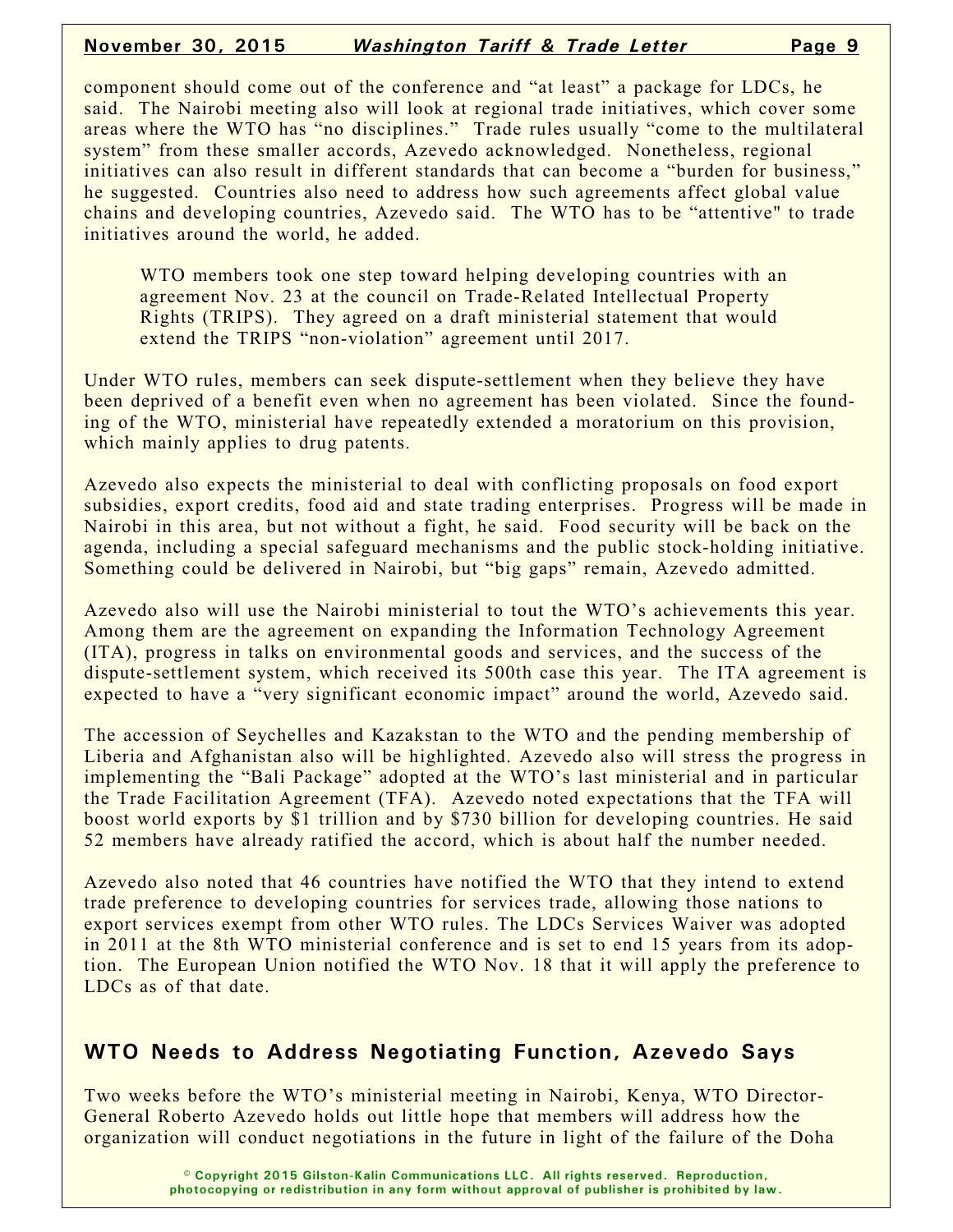Development Agenda (DDA) to reach a conclusion after 14 years. WTO negotiations are "stuck," he said. Agreement on a pact for future negotiations would be part of the best case scenario for Nairobi, but that's "very unlikely," he told reporters Nov. 26. The future of the WTO negotiating function is on the agenda for the meeting and could become a more pressing issue without progress in other areas, Azevedo said.

The WTO has never really had the discussion about how to make the system better, he noted; saying members need to figure out how to renew the negotiating function. Azevedo acknowledged divisions within the WTO about what to do about the Doha Round.

Some members want to keep the round going to preserve advances already achieved. Others want to limit future DDA work, while still others support continued work on the round but also want to explore new issues, Azevedo said. Another camp doesn't think progress on DDA issues is possible without a reorientation. They say continuing down the same track is a waste of time and would paralyze the organization, he said. Developed countries believe the WTO is "the best forum" to negotiate and to be "active in shaping the global trade scenario," Azevedo said.

These views are "impossible" to reconcile at this time, he conceded. The question is whether to use the same mandates and decisions or "a whole new set of terms of engagement," Azevedo said. "That I think is the discussion," he added. "Achieving the DDA objectives" is the goal of WTO members, Azevedo said; "I have no doubts about that."

Trade observers in Geneva say emerging economies won't accept a change in their status in negotiations, while the U.S. and EU won't engage in negotiations under the status quo. Nobody believes short-term progress is possible, one source said. Multilateral progress isn't possible unless the current state of the WTO's negotiating function is addressed, he said.

Developing countries, however, led by India, will continue to insist on maintaining the "special and differential" treatment, which exempts them from many WTO disciplines, he noted. At the same time, China is moving from a developing country to a major industrial partner and remains focused on implementing its WTO accession protocol. That makes new concessions for China in the Doha Round very difficult, he said.

#### **\* \* \* Briefs \* \* \***

CUBA: OFAC Nov. 25 updated its FAQ on Cuba travel to address whether financial institutions are "required to independently verify that an individual's travel is authorized when processing Cuba travel-related transactions." Answer is "No. A financial institution may rely on U.S. travelers to provide their certifications of authorized travel directly to the person providing travel or carrier services when processing Cuba travel-related transactions, unless the financial institution knows or has reason to know that the travel is not authorized by a general or specific license," OFAC wrote.

FCPA: French power and transportation company Alstom S.A. was formally sentenced Nov. 13 in New Haven U.S. District Court for violating Foreign Corrupt Practices Act (FCPA) and will pay previously announced record \$772,290,000 fine. Case focused on bribery schemes in countries including Indonesia, Saudi Arabia, Egypt, Bahamas and Taiwan. Alstom pleaded guilty in December 2014, and two U.S. subsidiaries entered deferred prosecution agreements